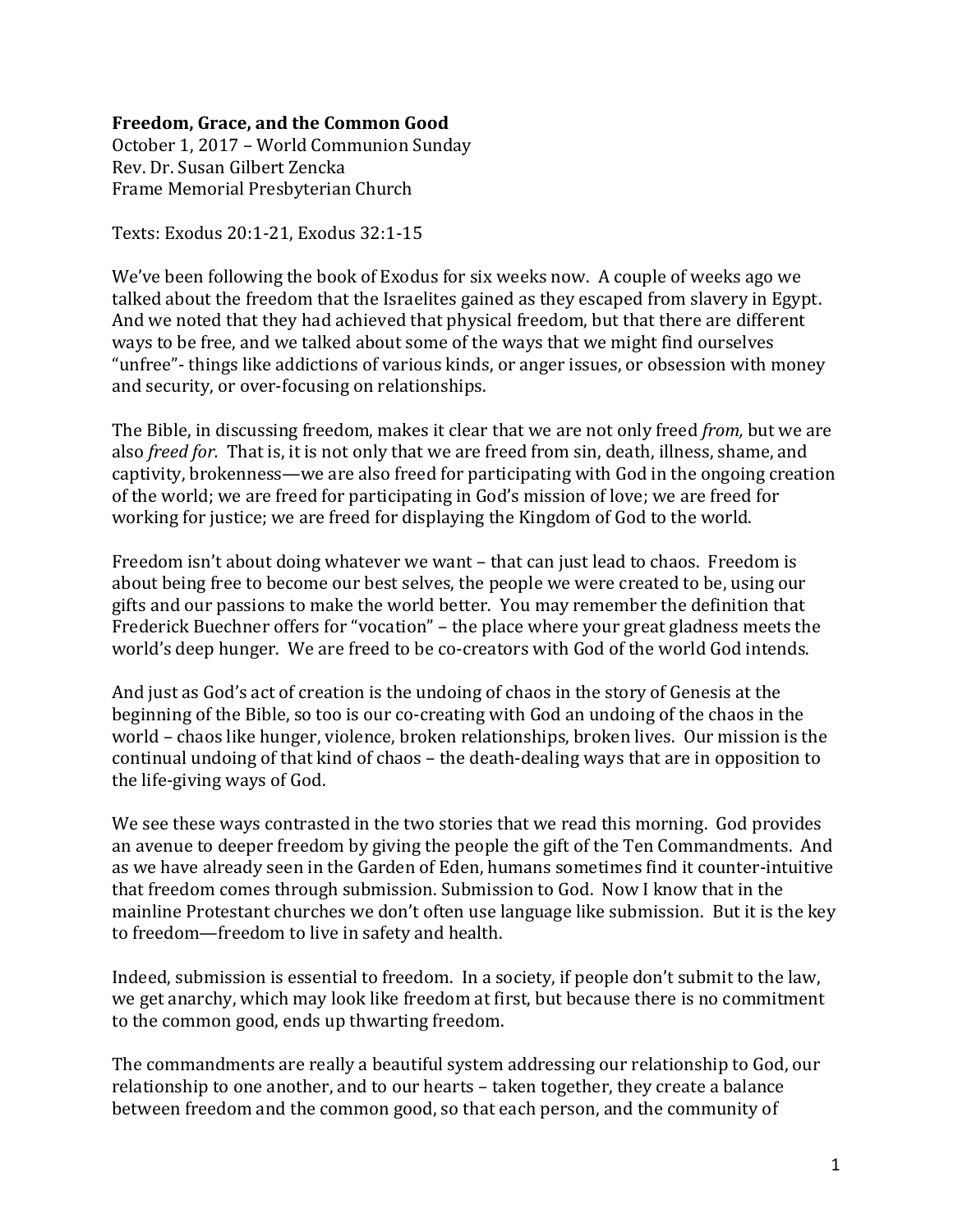persons, all have the freedom to develop healthy and whole lives, with healthy relationships. They create the conditions for *shalom*—that word that is misunderstood as meaning only peace, but in fact describes a holistic peace that is the result of healthy relationships with God, with one another, and with our own hearts.

The prologue helps us to know that these are a gift: "I am YHWH, your God, who brought you out from the land of Egypt, from a house of slaves." Note how relationally God describes Godself – providing God's own name, and saying "your God" – remember in the movie *The Wizard of Oz* how the wizard describes himself "I am Oz, the great and terrible" – but our God roots identity in relationship: "I am YHWH, *your* God" and then goes on to remind the people of the very real experience they have had of God's love and care "who brought you out from the land of Egypt, from a house of slaves." It's all about grace—God loving us, and showing that love in concrete ways: first by freeing the people from slavery, and now by giving them, and us, the way to deeper freedom.

And so the first few commandments describes our relationship to God—we are to have no other gods, we are to make no images of god, we are to worship nothing else, and then the commandment which is usually translated "you shall not take the name of YHWH in vain," but which scholar and translator Richard Elliott Friedman explains really should be translated, "you shall not bring up the name of YHWH, your God, for a falsehood" – that is, we should not make an oath in God's name and then not keep the oath-our words about God should reflect our living.

The next commandment has to do with the Sabbath, and this is not just establishing that God will be worshipped; it also establishes that people will not work 7 days a week. It is the first step toward a just society—and it is for everyone, including the servants. Everyone is entitled to a day off, including the animals. This is not only just, it is healthynotice how wholehearted worship of God re-orients us toward justice and health.

The next several commandments are about how we treat one another: honor your father and mother; do not murder; do not steal; do not lie. And then finally the commandment which helps to make the others possible: do not covet. This is not an extra burden placed on people, it shows that the things we do that are wrong have their origin in our heartattitudes. If we don't want other peoples' things, other peoples' spouses, other peoples' homes, then we are unlikely to need to steal, to commit adultery, to murder, or even to lie. As Jesus will later make clear in the Sermon on the Mount, the condition of our hearts shapes our actions.

So the commandments are not just a checklist—they are a guideline for ordering our hearts, our relationships with others, and our relationship with God so as to maximize our freedom. When we are dwelling on what other people have that we want, we are becoming unfree—we might be captive to resentments, or to obsessions, or to lust, or to hatred—and all of these make us unfree in essential ways. As I wrote this, I was able to see a perfect example of this kind of unfreedom. Our dogs can be somewhat jealous of one another. Gracie was happily curled up on the couch, relaxing. I called Santo over to pet him a little – and Gracie was so jealous that she was compelled to immediately gave up her comfort and